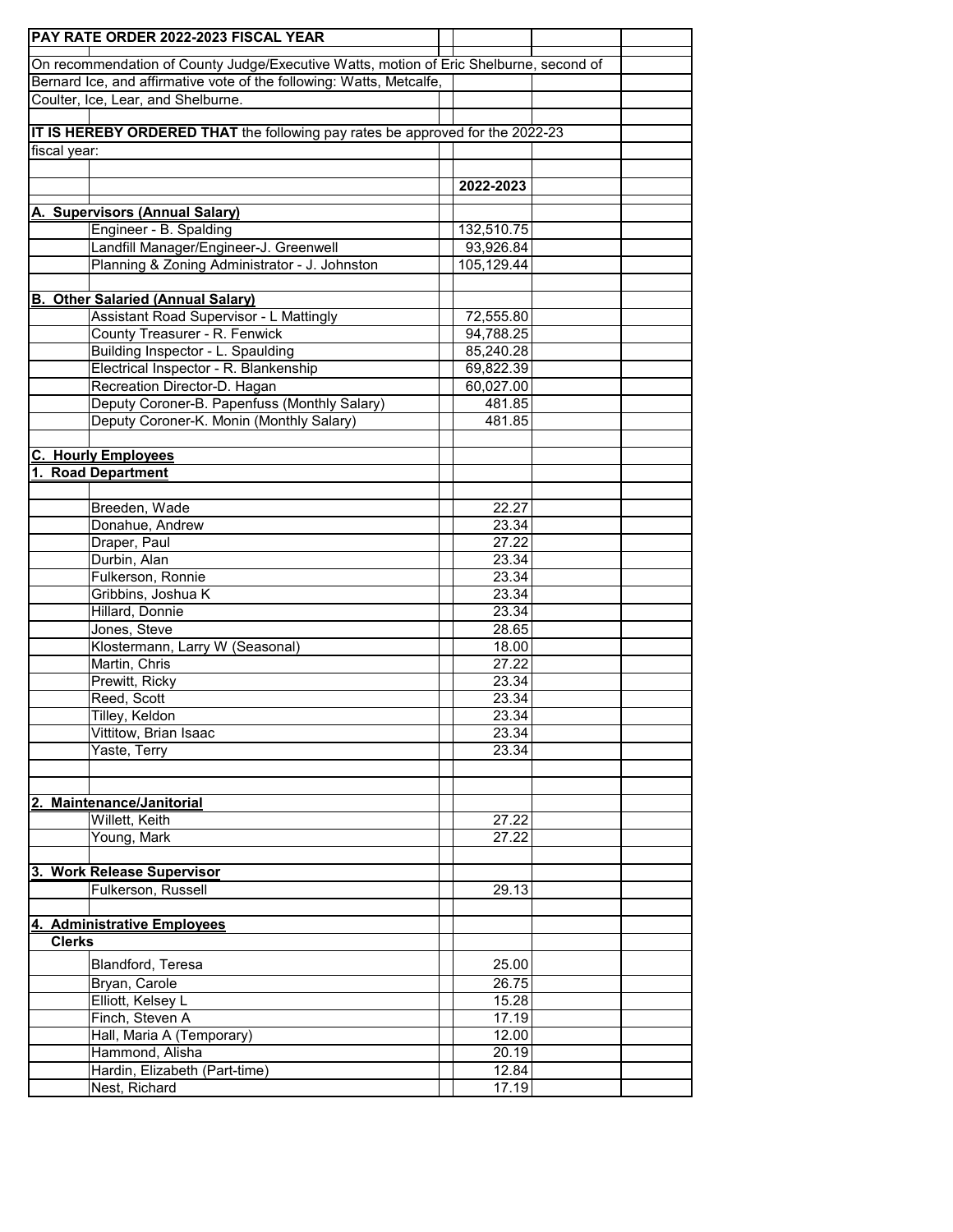|                |                                                   | 2022-2023 |  |
|----------------|---------------------------------------------------|-----------|--|
|                |                                                   |           |  |
|                |                                                   |           |  |
|                | 5. Animal Control                                 |           |  |
|                | Bartley, Todd                                     | 23.01     |  |
|                | Fitzpatrick, Royce                                | 25.16     |  |
|                | Coffell, Brooke                                   | 16.05     |  |
|                | Graves, Lydia A                                   | 16.05     |  |
|                | Hall, Ashley                                      | 21.40     |  |
|                | Girdley, Christy                                  | 16.05     |  |
|                | Sturgill, Kristy A                                | 16.05     |  |
|                |                                                   |           |  |
|                | <b>6. Recreation Department</b>                   |           |  |
|                | Mattingly, Timothy Lane (Seasonal)                | 18.00     |  |
|                | Sidebottom, Thomas (Seasonal)                     | 18.00     |  |
|                |                                                   |           |  |
|                | 7. Deputy Sheriffs                                |           |  |
|                | Conway, Christopher                               | 28.84     |  |
|                | Downs, Ryan                                       | 27.12     |  |
|                | Greenwell, Josh                                   | 27.15     |  |
|                | Greer, Jonathan L                                 | 27.12     |  |
|                | Jewell, Brandon                                   | 27.12     |  |
|                | Justice, lan                                      | 27.12     |  |
|                | Keith, Carmel                                     | 27.12     |  |
|                | *, ** Kirkpatrick, Keegan B                       | 27.12     |  |
|                | Purdom, William J                                 | 27.12     |  |
|                | Sharp, Gary Wayne                                 | 27.12     |  |
|                | Teater, Brandon                                   | 28.72     |  |
|                | Voils, Brian                                      | 30.33     |  |
|                | Watts, Mike                                       | 28.84     |  |
|                | Wells, Dennis                                     | 27.27     |  |
|                | Wetzel, Walter                                    | 28.72     |  |
|                | White, Ryan                                       | 27.12     |  |
|                | Winans, Andrew L                                  | 27.12     |  |
|                | These rates include the yearly training incentive |           |  |
|                |                                                   |           |  |
|                |                                                   |           |  |
|                |                                                   |           |  |
| 8. Landfill    |                                                   |           |  |
|                |                                                   |           |  |
|                | Bryan, Joshua D.                                  | 22.94     |  |
|                | Clark, Robert                                     | 22.94     |  |
|                | Crask, R Tommy                                    | 29.83     |  |
|                | Culver, Eric                                      | 22.94     |  |
|                | Curtsinger, Jonathan                              | 22.94     |  |
|                | Donahue, Paul                                     | 30.35     |  |
|                | Franke, Joe                                       | 28.00     |  |
|                | Lampkin, J. Brandon                               | 22.94     |  |
|                |                                                   |           |  |
|                | Lewis, Ronald G                                   | 23.34     |  |
|                | Sprigg, Tommy                                     | 23.21     |  |
| 9. Solid Waste |                                                   |           |  |
|                | Auxier, Timothy R                                 | 22.94     |  |
|                | Berry, M. Tommy-Supervisor                        | 30.35     |  |
|                | Dewitt, Joey                                      | 22.94     |  |
|                | Godbey, Jason                                     | 22.94     |  |
|                | Greenwell, Jonathan B                             | 22.94     |  |
|                |                                                   | 22.94     |  |
|                | Hackel, Timothy                                   |           |  |
|                | McCune, Skyler V                                  | 22.94     |  |
|                | Metcalfe, Thomas                                  | 22.94     |  |
|                | Norris, Joseph T                                  | 22.94     |  |
|                | Rabalais, Anthony                                 | 29.83     |  |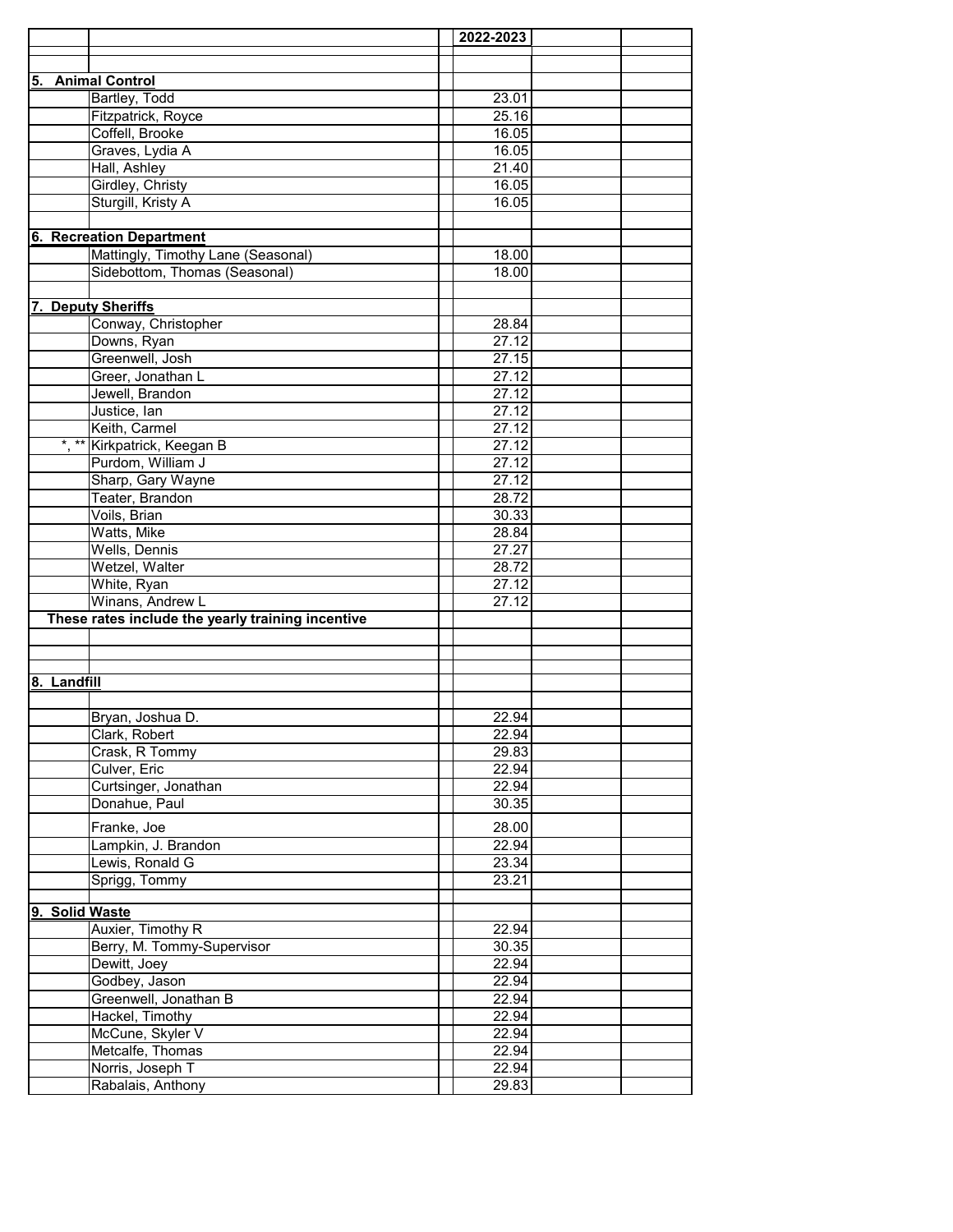|                  |                               | 2022-2023 |  |
|------------------|-------------------------------|-----------|--|
|                  |                               |           |  |
|                  |                               |           |  |
| 10. Jail         |                               |           |  |
| <b>Major</b>     |                               |           |  |
|                  | Jessica Raikes                | 31.03     |  |
|                  | <b>Jail Maintenance</b>       |           |  |
|                  | William T Willett             | 25.85     |  |
|                  | <b>Administrative Captain</b> |           |  |
|                  | Akin-Reynolds, Melissa        | 24.46     |  |
|                  | <b>Kitchen Supervisor</b>     |           |  |
|                  | Dobbs, Tina                   | 22.11     |  |
|                  |                               |           |  |
| <b>Sergeants</b> |                               |           |  |
|                  | Clark, Daniel                 | 22.80     |  |
|                  | Smith, Mary N.                | 23.87     |  |
|                  | Newkirk, Michael              | 22.80     |  |
|                  |                               |           |  |
|                  | <b>Deputies, Full-Time</b>    |           |  |
|                  | Boone, Shellie                | 21.53     |  |
|                  | Cecil, Rick                   | 21.53     |  |
|                  | Elmore, Carmel F              | 21.53     |  |
|                  | Humm, Tammy                   | 21.53     |  |
|                  | Mora, Connie                  | 21.53     |  |
|                  | Snellen, Kevin                | 21.53     |  |
|                  | Stratton, Todd                | 21.53     |  |
|                  | Weaver, Carla                 | 21.53     |  |
|                  |                               |           |  |
|                  | <b>Deputies, Part-Time</b>    |           |  |
|                  | Brady, Bret                   | 16.05     |  |
|                  | Bryan, Cecilia                | 16.05     |  |
|                  | Calbert, Glenn O              | 16.05     |  |
|                  | Cissell, Bridget D            | 16.05     |  |
|                  | Hall, Justin D.               | 16.05     |  |
|                  | Hooks, Jenny L                | 16.05     |  |
|                  | Howard, Sandra I              | 16.05     |  |
|                  | Hughley, Victoria             | 16.05     |  |
|                  | Kimball, Pamela W.            | 16.05     |  |
|                  | Lilly, Dashaun L              | 16.05     |  |
|                  | Mattingly, Mary               | 16.05     |  |
|                  | Peterson, Scott               | 16.05     |  |
|                  | Randolph, James A             | 16.05     |  |
|                  | Watson, Adrian L              | 16.05     |  |
|                  | Wimsett, David Lawrence       | 16.05     |  |
|                  | Wimsett, Marsha Darleene      | 16.05     |  |
|                  |                               |           |  |
|                  |                               |           |  |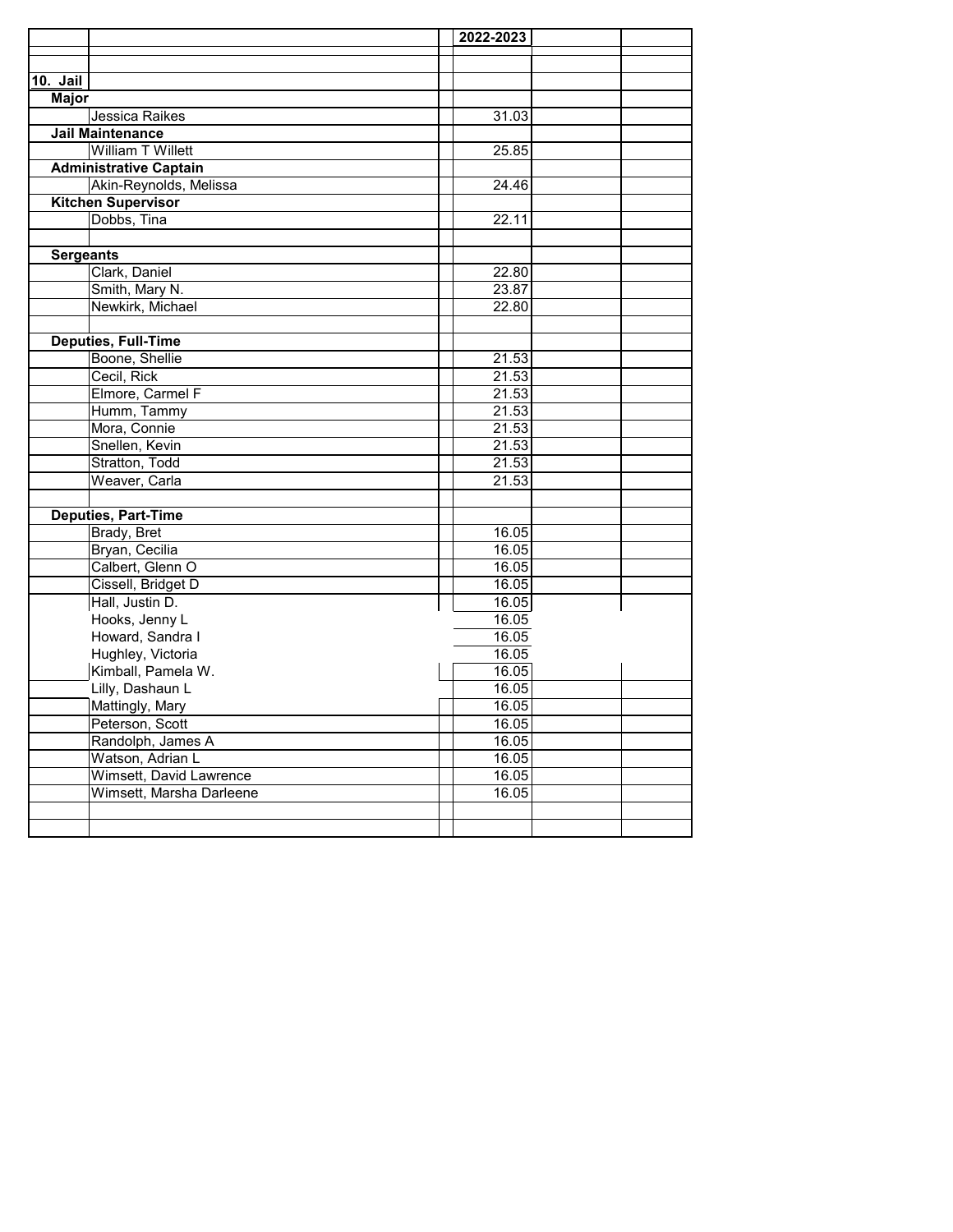|                                                                               |                                                          |  | 2022-2023 |  |  |
|-------------------------------------------------------------------------------|----------------------------------------------------------|--|-----------|--|--|
|                                                                               | 11. Ambulance Employees                                  |  |           |  |  |
|                                                                               | <b>Full-Time Employees</b>                               |  |           |  |  |
|                                                                               | Bailey, Brian Thomas                                     |  | 18.07     |  |  |
|                                                                               | Bohachevsky, Mark                                        |  | 23.84     |  |  |
|                                                                               | Cissell, Brandon                                         |  | 25.87     |  |  |
|                                                                               | Claytor, Christopher                                     |  | 19.04     |  |  |
|                                                                               | Collins, Donald S                                        |  | 18.38     |  |  |
|                                                                               | Collins, Stephanie                                       |  | 18.41     |  |  |
|                                                                               | Cothern, Chase                                           |  | 26.40     |  |  |
|                                                                               | Dones, Nathan                                            |  | 26.74     |  |  |
|                                                                               | Fadely, Lindsey                                          |  | 25.18     |  |  |
|                                                                               | Greenwell, Annette                                       |  | 26.77     |  |  |
|                                                                               | Harmon, Keasha                                           |  | 18.89     |  |  |
|                                                                               | Hendricks, Johnathan                                     |  | 33.17     |  |  |
|                                                                               | Hornback, Nathaniel                                      |  | 17.40     |  |  |
|                                                                               | Johnson, Marlene                                         |  | 18.89     |  |  |
|                                                                               | Nowakowski, Adam R                                       |  | 23.74     |  |  |
|                                                                               | Patten, Brendon                                          |  | 19.57     |  |  |
|                                                                               | Prewitt, Eva                                             |  | 36.50     |  |  |
|                                                                               | Prewitt, Joe                                             |  | 37.58     |  |  |
|                                                                               | Rakes Jr, Nicholas                                       |  | 26.59     |  |  |
|                                                                               | ** Reynolds, Michael K                                   |  | 24.41     |  |  |
|                                                                               | Schweickart, Timo                                        |  | 18.38     |  |  |
|                                                                               | Smith, Joseph T                                          |  | 18.24     |  |  |
|                                                                               | Spalding, Alysia                                         |  | 25.25     |  |  |
|                                                                               | Spalding, Joseph                                         |  | 31.20     |  |  |
|                                                                               | Veech, Tyler                                             |  | 18.50     |  |  |
|                                                                               | Vidt, Renee                                              |  | 19.83     |  |  |
|                                                                               | Walker, Lauren                                           |  | 18.38     |  |  |
|                                                                               | Ward, Wanda                                              |  | 29.53     |  |  |
|                                                                               | Yates, Auburn                                            |  | 23.22     |  |  |
|                                                                               | <b>Part-Time Employees</b>                               |  |           |  |  |
|                                                                               | Chesser, Scott                                           |  | 23.40     |  |  |
|                                                                               | Gillum, Timothy                                          |  | 22.97     |  |  |
|                                                                               | Goss, Jared M.                                           |  | 18.07     |  |  |
|                                                                               | Gray, Danielle                                           |  | 17.08     |  |  |
|                                                                               | Gribbins, Derrick                                        |  | 17.43     |  |  |
|                                                                               | Kurtz, Christopher                                       |  | 19.49     |  |  |
|                                                                               | Mattingly, Jonathan G                                    |  | 24.41     |  |  |
|                                                                               | Moreno, Michael E                                        |  | 21.60     |  |  |
| $***$                                                                         | Muse, Patrick S                                          |  | 16.78     |  |  |
|                                                                               | Neel, Trevor A                                           |  | 18.38     |  |  |
|                                                                               | Sandusky, Michael C                                      |  | 23.79     |  |  |
|                                                                               | Spalding, Joseph C                                       |  | 18.04     |  |  |
|                                                                               | Whitlow, Cassie F                                        |  | 18.50     |  |  |
|                                                                               | Wolf, Thomas                                             |  | 18.36     |  |  |
|                                                                               |                                                          |  |           |  |  |
|                                                                               | 12. Other Deputy Sheriffs<br>Adams, Brian                |  | 27.12     |  |  |
|                                                                               | *, ** Beaty, Trevor A                                    |  | 27.12     |  |  |
|                                                                               | Bryan, Brandon                                           |  | 33.40     |  |  |
|                                                                               | Culler, David                                            |  | 20.62     |  |  |
|                                                                               | Downs, Zacary L                                          |  | 16.05     |  |  |
|                                                                               | Hardin, Jerry                                            |  | 27.12     |  |  |
|                                                                               | Lewis Sr., Adrian                                        |  | 20.62     |  |  |
|                                                                               | Littlefield, Kelly                                       |  | 24.23     |  |  |
|                                                                               | McCubbin, Aaron                                          |  | 27.12     |  |  |
|                                                                               | Pinkston, Dalton                                         |  | 30.77     |  |  |
|                                                                               | Simpson, Timmy                                           |  | 20.62     |  |  |
|                                                                               |                                                          |  |           |  |  |
|                                                                               | These rates include the yearly training incentive \$1.92 |  |           |  |  |
| Zacary L Downs will receive training incentive and same pay as other deputies |                                                          |  |           |  |  |
|                                                                               | after completing training.                               |  |           |  |  |